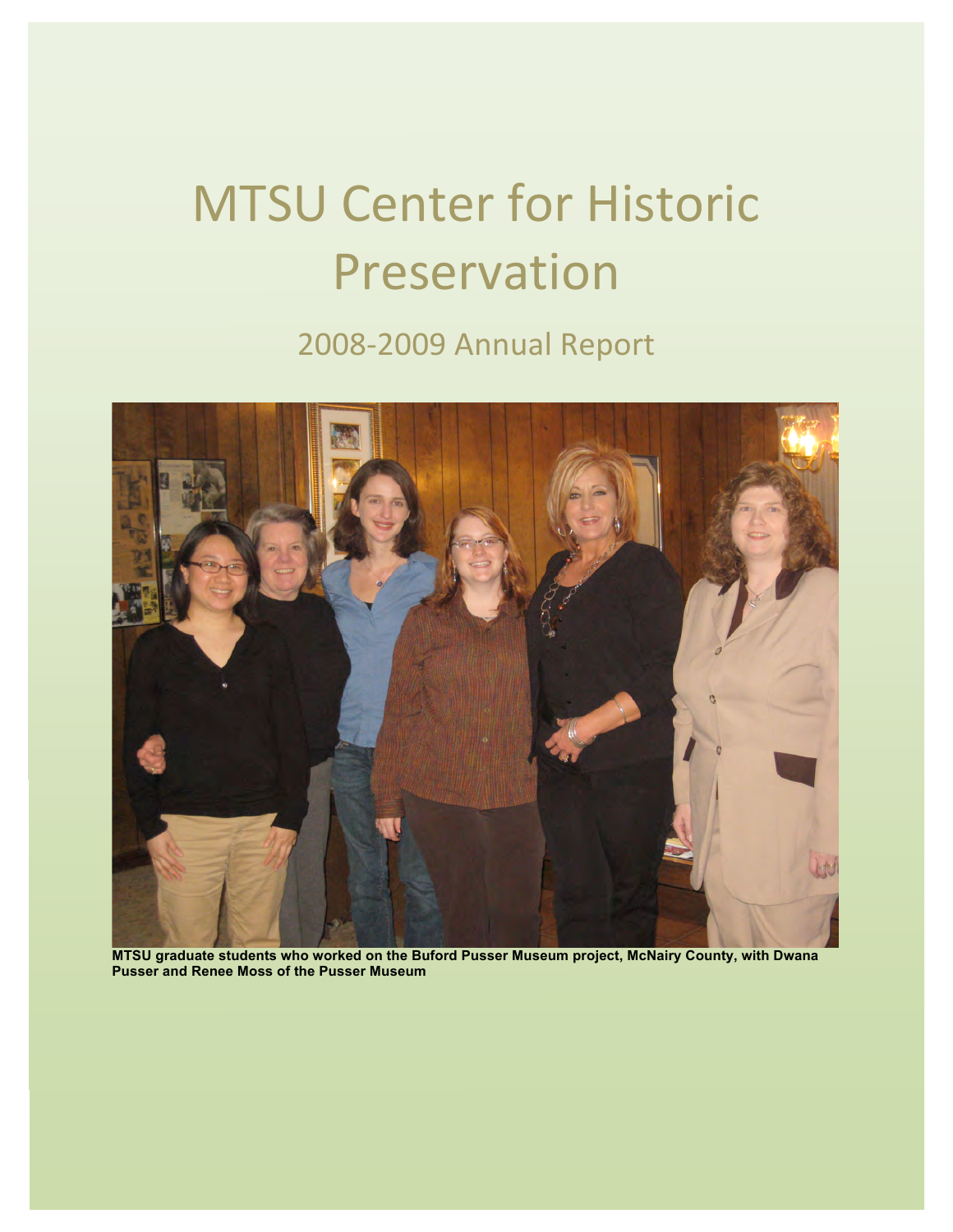#### **INTRODUCTION, ROLE, SCOPE, AND MISSION**

The Center for Historic Preservation (CHP) at Middle Tennessee State University (MTSU) was established in 1984 as the university's first Center of Excellence and one of the nine original centers at the Tennessee Board of Regents universities. In 1989, the CHP received accomplished center status and in 1991 it became a full-time research and public service institute while continuing to shape MTSU academic programs by supporting and directing undergraduate and graduate students in research and experiential learning opportunities. In 2001, it became the administrator of the Tennessee Civil War National Heritage Area (Heritage Area), a partnership unit of the National Park Service and the only National Heritage Area managed by a university unit. Heritage Area staff and projects work seamlessly with proven CHP initiatives to substantially enhance the effectiveness of statewide Civil War preservation programs. In 2008, it took on the Tennessee administration of Teaching with Primary Sources, a program of the Library of Congress, which has impacted K-12, college, and museum educators.



Abston Garage, Oliver Springs Townsend Rosenwald School, Winchester

The Center meets its goals and objectives through projects and programs that focus on the heritage development--the identification, research, preservation, interpretation, and promotion--of our historic environment. Through its varied resources, and its partnerships at local, state, and national levels, the Center responds to the requests, needs, and concerns of communities, individuals, agencies, and organizations, both governmental and not-for-profit, working towards historic preservation goals.

Working within state, regional, and national partnerships, the Center for Historic Preservation focuses its efforts on heritage area development, rural preservation, heritage education, heritage tourism, ethnic diversity, and internet-based databases. Consistent with the MTSU Academic Master Plan to enhance research and public service, the Center supports efforts to improve the education and quality of life for all Tennesseans. The CHP enhances our citizens' sense of place, pride, and identity through the interpretation and preservation of the historic sites, landscapes, and historical narratives that comprise the Tennessee experience.

To complement the MTSU Academic Master Plan's goal of creating experiential learning, the Center for Historic Preservation uses multiple field projects to teach selected courses in the History Department. Faculty and staff provide crucial infrastructure for the Ph.D. in Public History, financially supporting 5 doctoral students as graduate assistants in 2008-09 while teaching 3 required doctoral-level courses. The Center remains the primary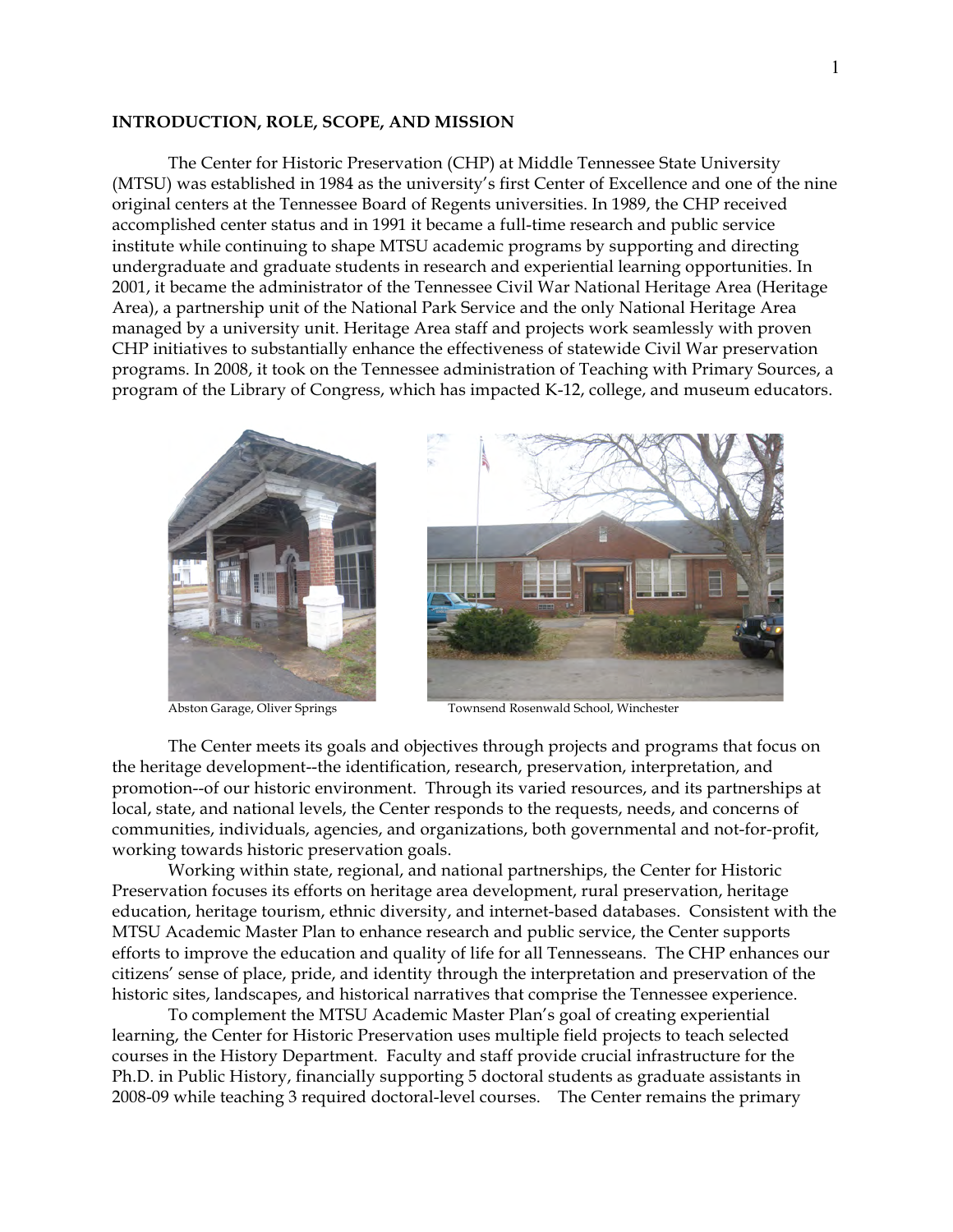conduit for professional training and placement of M.A. students in public history and plays a significant role in directing M.A. theses in that graduate program. By offering graduate assistantships in addition to internships and other opportunities for both undergraduates and graduates at its offices, the CHP provides interdisciplinary and applied working experiences and fosters a research culture for faculty, staff, and students. The Center's training expertise will continue to extend to national audiences through its considerable involvement in the National Preservation Conference of the National Trust for Historic Preservation, scheduled for Nashville in October 2009.

The programs and projects of the CHP coincide with the general legislative mandates implemented by TBR/THEC when the Centers of Excellence were created in 1984. These are: (1) utilize present educational resources more effectively to achieve a genuine excellence in a specific field; (2) support the economic development of the state; (3) enhance the intellectual, cultural, and social climate of Tennessee citizens; (4) improve the research base of the state; and, (5) encourage institutions to increase support for educational and research activities from external sources.

#### **EVALUATION OF CENTER ACTIVITIES AND PROGRAMS, 2008-2009**

 In its sixth year as a CHP initiative, **Building Local Capacity** has benefited towns and institutions across Tennessee. Its goal is to assist groups and officials to identify and use their heritage assets for sustainable community and institutional development, often through the strategies of adaptive reuse and sustainable tourism. MTSU students, under the supervision of CHP staff, are provided with practical on-the-job training and resume-building experiences across Tennessee. Graduate students worked with CHP staff to inventory and assess the conservation needs of the Buford Pusser House and Museum in McNairy County and to develop exhibits for the Heritage Center of Murfreesboro and Rutherford County. Student teams also researched and prepared heritage development reports for the Tanner Rosenwald School in Cocke County, the proposed Grundy County Museum in Tracy City, and the Cowan



MTSU public history graduate students Amanda Hall (L) and Katie Merzbacher (R) flank Newport citizens who assisted the Cocke County African American history resource survey. The project is part of a regional effort to improve sustainable tourism in the Smoky Mountain gateway communities.

Railroad Museum in Franklin County. A specialized report on Trail of Tears resources in Bradley County was prepared for the Cleveland/Bradley County Chamber of Commerce and local heritage groups who are working on a long-term plan to interpret and restore key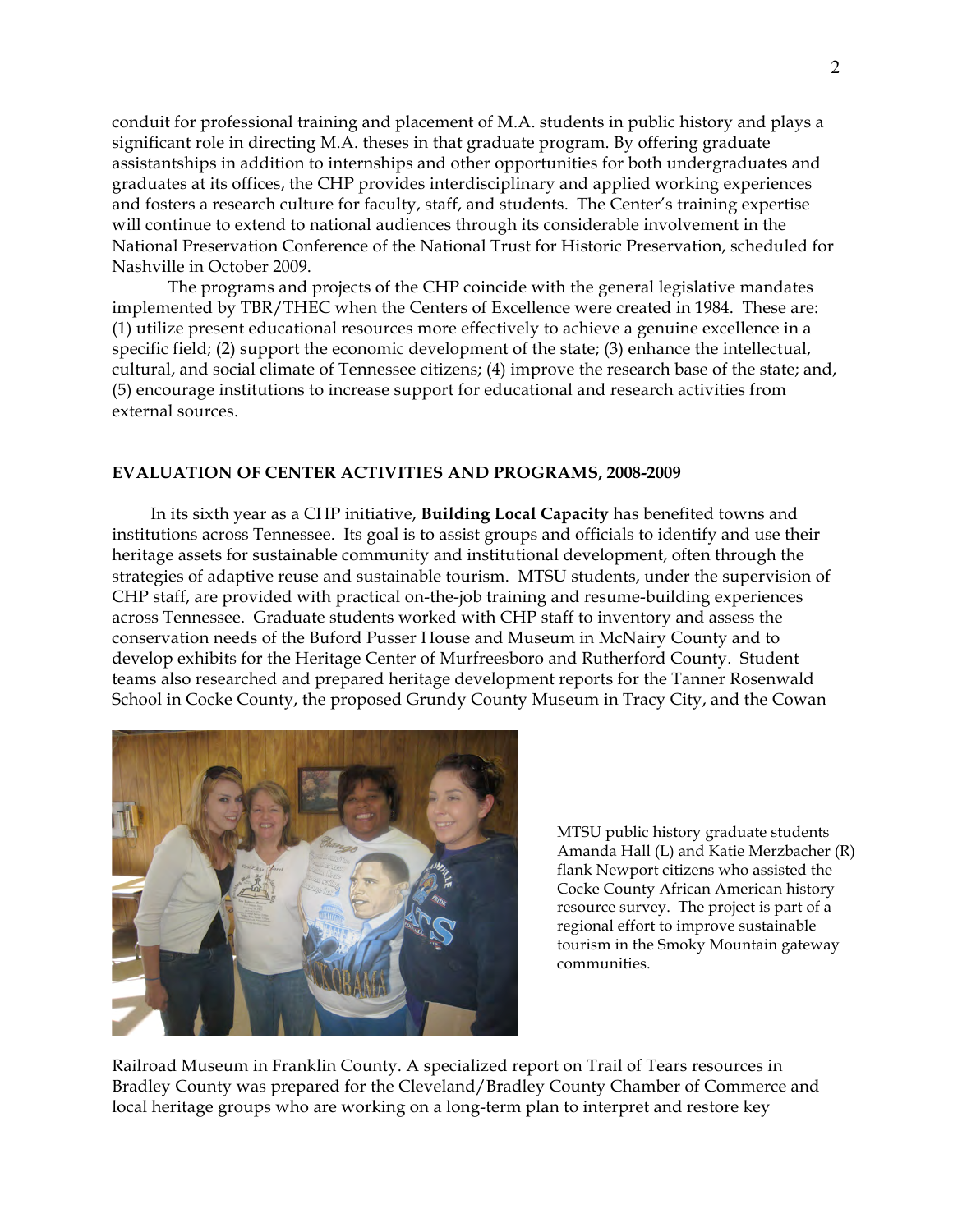Cherokee sites in the county. The CHP worked with those same partners to produce a countywide driving tour of Trail of Tears and Cherokee historic sites. In Tennessee, students and staff produced National Register nominations for Centennial Park in Nashville, the Glover House in Gallatin, the Abston Garage in Oliver Springs, and a comprehensive National Register Multiple Property Nomination for community resources in Gatlinburg. Graduate students, faculty, and staff collaborated on a comprehensive National Register Multiple Property Nomination for properties and sites associated with the nationally significant U.S. Public Health Service Syphilis Study in Macon County, Alabama. This study has explored one of the most controversial events in the history of American medicine. It has involved many community members as well as experts from Tuskegee University and Auburn University.

The CHP has focused many of its activities on how the state's heritage assets can be used to enhance the quality and quantity of life in Tennessee. Its strategy has been to make conservation goals and economic development needs work together. For example, CHP and Heritage Area staff and MTSU graduate students continued their cooperative efforts with the Commissioner of Tourist Development and UT's Institute for Public Service to conduct sustainable tourism workshops in Gatlinburg, Franklin, and Baxter.A doctoral student, Heather Bailey, has focused her dissertation research on sustainable tourism in Tennessee. She carried out a successful professional residency with the Tennessee Department of Tourist Development, which has become a national leader in the new sustainable tourism field.



The Center's National Register assessment of the impact of U.S. Public Health Service Syphilis Study on rural African American communities in Macon County, Alabama, has involved faculty and staff from MTSU, Tuskegee University, and Auburn University as well as Center staff and graduate students.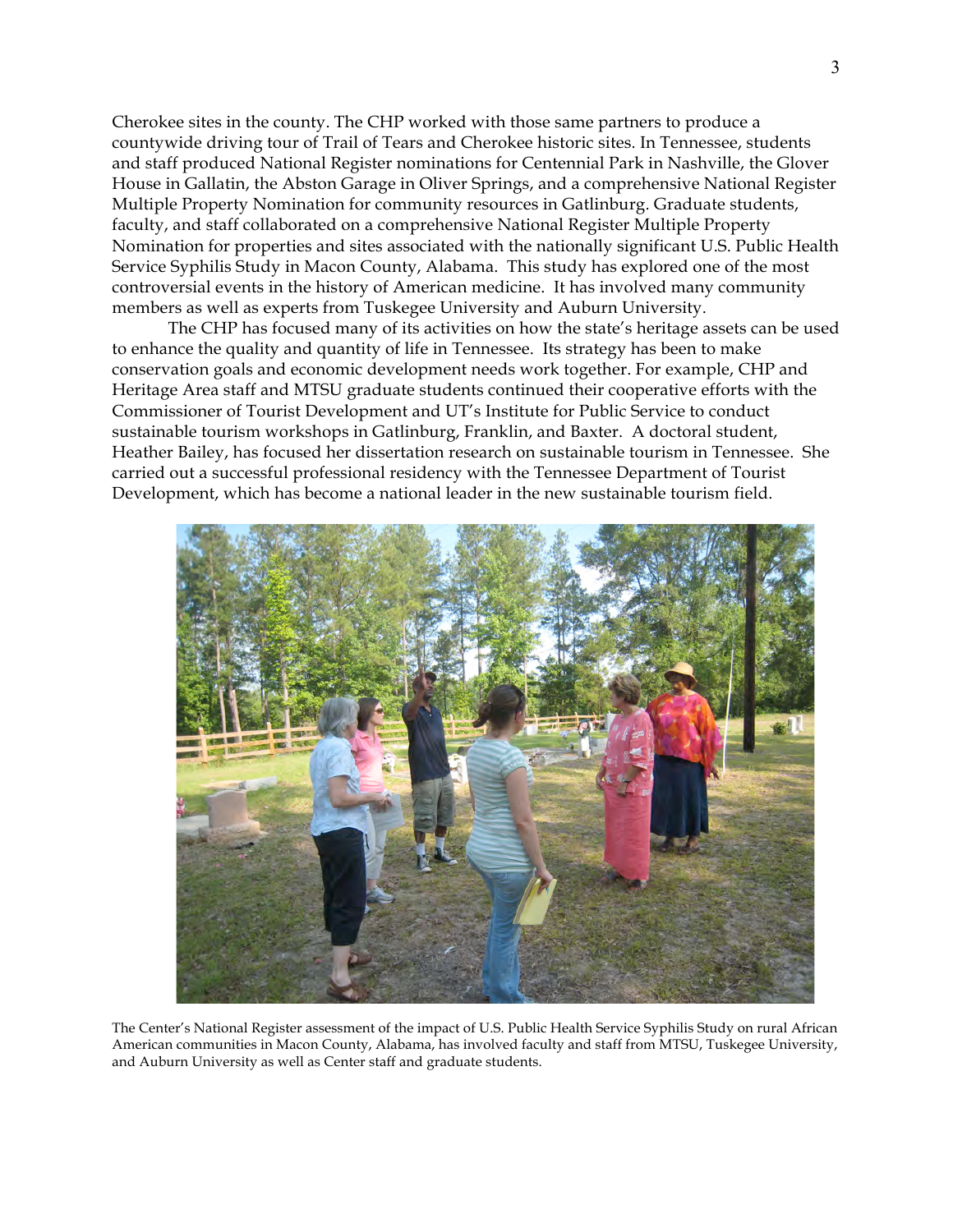The **Tennessee Century Farms Program** is the oldest of the Center's statewide efforts. In 2008-2009, it expanded partnerships and documented and honored historic family farms in new ways. A documentary film series, produced in cooperation with the Heritage Area and MTSU Audio-Visual Services, was launched in October. This first feature told the story of the McDonald Craig Farm of Perry County, which is one of only four Century farms founded by emancipated slaves and still within the hands of descendents. The premier was held at the Heritage Center of Murfreesboro and Rutherford County and attended by the Craig family, friends and officials from Perry County, as well as representatives of the Tennessee Department of Agriculture and MTSU. Complimentary copies of the DVD were sent to every county library in Tennessee and were provided to cable access channels and others on request.

 "Pioneer Century Farms" is a new designation first offered in 2008 and recognizes farms that were founded before or in the year 1796 when Tennessee became a state. Forty Pioneer Century Farms were included in a booklet produced by the Center to honor these farms at the successful statewide Farmland Legacy Conference held in October. Governor Phil Bredesen presented the farm owners with the booklets and special certificates designed by the CHP. The Tennessee Farmland Legacy Conference focused on many topics of concern and interest to farmers. The Tennessee Department of Agriculture, the Tennessee Department of Tourist Development, the Land Trust for Tennessee, Tennessee Farm Bureau, the Lyndhurst Foundation, the Center for Profitable Agriculture, and the CHP sponsored the meeting. Several of these partners continue to meet regularly as the Farmland Preservation Committee to plan, sponsor, and provide workshops and materials to assist farmers, planners, government officials, and nonprofits in making informed choices that affect farm families, the economy, and the agricultural landscape of Tennessee.



Ozburn Hollow Farm (L) and the Fisher Farm (R) in Williamson County are both Tennessee Century Farms and part of the Land Trust for Tennessee

 The Century Farms Program and the Land Trust for Tennessee intensified their efforts to inform farmers of the benefits of conservation easements. To date, eight Century Farms have placed property in the Land Trust. The Center also provided information and consultation on a Conservation Plan for Williamson County that the Land Trust prepared in 2008.

 Fifty-five farms were certified this year and press releases were sent to local newspapers for each farm. The twice-yearly newsletter was mailed to 1600 people in July and December of 2008. In addition to distributing applications and information at conferences and workshops, around 70 requests for application packets were received via e-mail and phone this year. The Century Farm Web site is regularly updated and a new section was developed and published for the Pioneer Century Farms. Archived newsletters as well as the current issue are now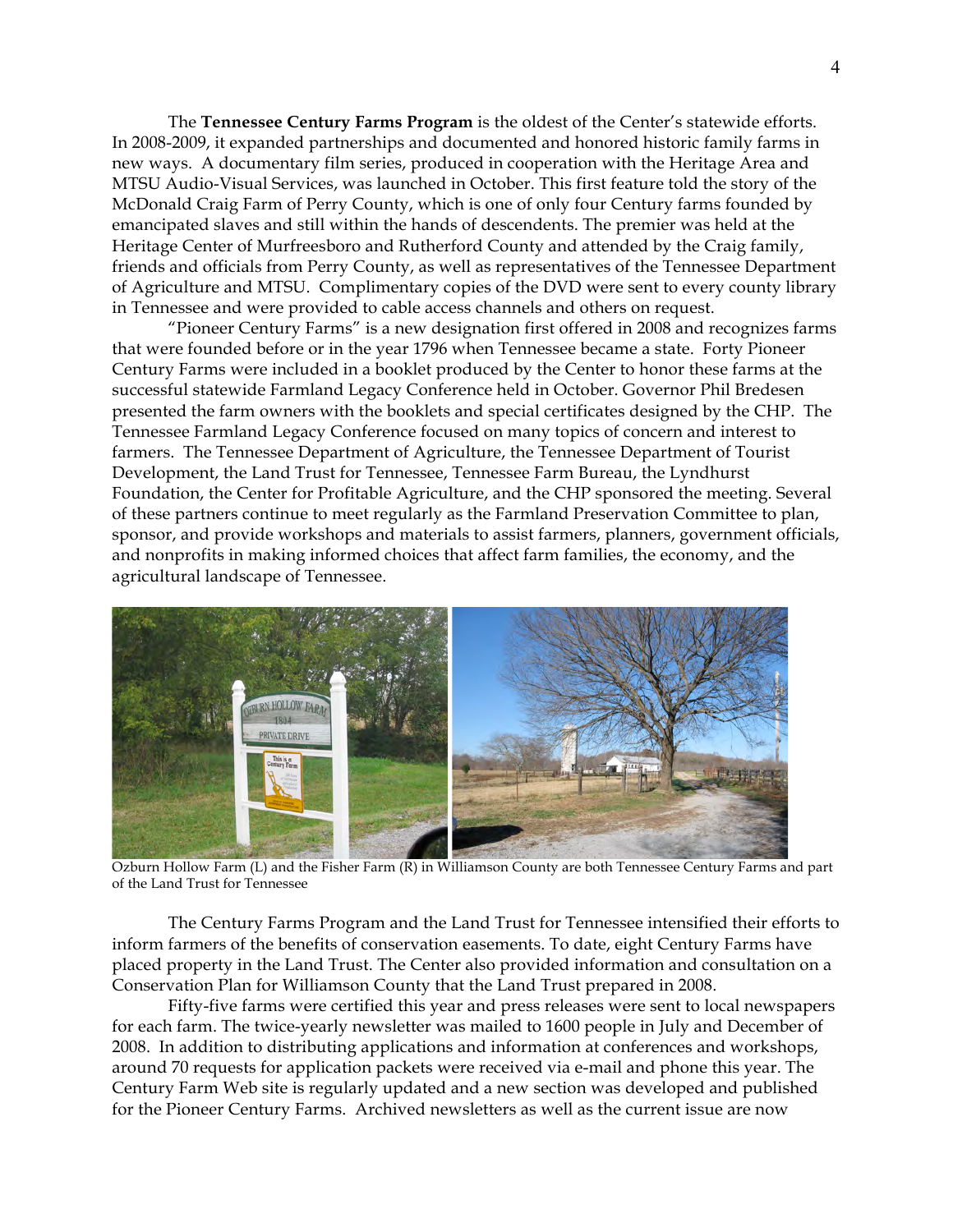linked from the Web site and the application in Word document format may now be completed online and printed by the farm owner. Caneta S. Hankins, the Century Farms director and Michael T. Gavin, the Heritage Area preservation specialist co-authored the *Barns of Tennessee* that was published by the Tennessee Electric Cooperative Association in February of 2009. A number of Century Farmers provided photographs for this publication.



Donahue Bible, a Century Farm owner and local historian, speaks at the Civil War Trail dedication of the Bridgeburner Marker in Greene County. The Heritage Area works closely with local communities and the Tennessee Department of Tourist Development in this key sustainable tourism initiative.

The **Tennessee Civil War National Heritage Area** is the CHP's largest statewide program. Strong reciprocal partnerships form the foundation of its success. Staff provided leadership and support to organizations across the state, creating community-based opportunities for education, resource conservation, and tourism. Heritage Area partnerships empower residents and communities to become effective stewards of their resources. Maximizing this year's \$465,621 in federal appropriations, the Heritage Area's projects fulfilled education and interpretation goals, enhanced preservation efforts, and promoted economic development.

 The Heritage Area provided collaborative partnership support for several key projects. It worked closely with Knoxville groups and the University of Tennessee's Archaeology Center to conduct surveys of two important properties, the Third Creek site and Fort Higley. The City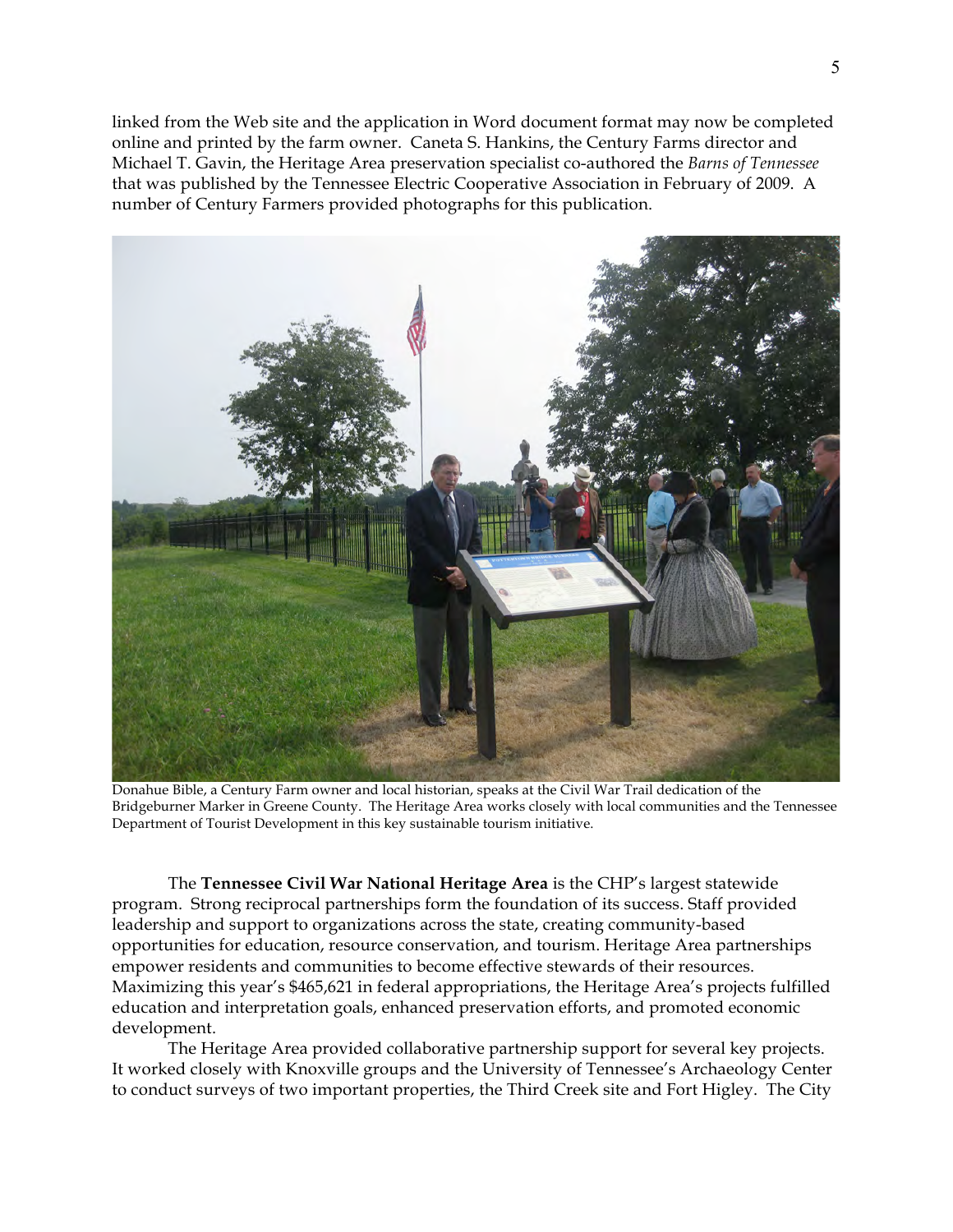of Knoxville, non-profit groups, and local foundations plan to develop Fort Higley as a major battlefield park. The Heritage Area partnered with MTSU's media center to produce a new audio tour of the Parker's Crossroads Battlefield. It also assisted two other media productions, the introductory film for the Great Smoky Mountains Heritage Center in Townsend and the "Tennessee River Runs Through it" DVD project for Middle and West Tennessee counties.

 The Heritage Area also led the planning for the June 2009 Franklin's Charge Symposium in Williamson County and Davidson County. It supported Civil War and Reconstruction conferences in Murfreesboro (the Stones River Symposium, which featured historians Barbara Fields, William Freehling, and Bob Hunt) and Greeneville (the Andrew Johnson Bicentennial Symposium, which featured historians Paul Bergeron and Eric Foner). Together with the MTSU history department, it sponsored the national meeting of the Society of Military History, which took place in Murfreesboro. The Heritage Area also co-sponsored the Memphis meeting of the influential Mississippi River Parkway Commission, an influential multi-state organization that had not met in Tennessee in many years.

 The Heritage Area also continued its program of assisting communities with interpretive materials and driving tours, including a tour of historic African American sites in Franklin. The Heritage Area is a primary partner in the Tennessee Civil War Trails program, which is funded by the Tennessee Department of Transportation and local matching grants and administered by the Tennessee Department of Tourist Development. Heritage Area historians and MTSU graduate students help to research texts and find images for the markers, which will total 300 across the state once the program's initial phase is completed in 2011.

 The contribution to the Civil War Trails program is part of the Heritage Area's commitment to the Tennessee Civil War Sesquicentennial Commission. Center director Carroll Van West is the co-chair of the commission and the Heritage Area provides leadership and support to this important state project.

#### **Heritage Education**



Educators at TPS workshop at East Tennessee Historical Society, Knoxville

Heritage education remains a foundation program for the CHP. Following MTSU's Academic Master Plan, the CHP continues to provide studentcentered, experience-based educational opportunities for undergraduate, masters, and Ph.D. candidates as it serves Tennessee and southeastern communities and institutions. Ph.D. students received research funds and extensive CHP instruction for their research projects, which included a DVD film for the Mississippi Blues Trail; research and expansion of the Tennessee Century Farms Program; sustainable tourism research in Cocke, McNairy, and Sevier counties; and historic resource surveys in Gatlinburg and surrounding Appalachian communities.

The CHP's new Teaching with Primary Sources (TPS) program, brought to the state in 2008 by Senators Lamar Alexander and Bob Corker and Congressman Bart Gordon, has touched teachers and students across Tennessee. This three-year program,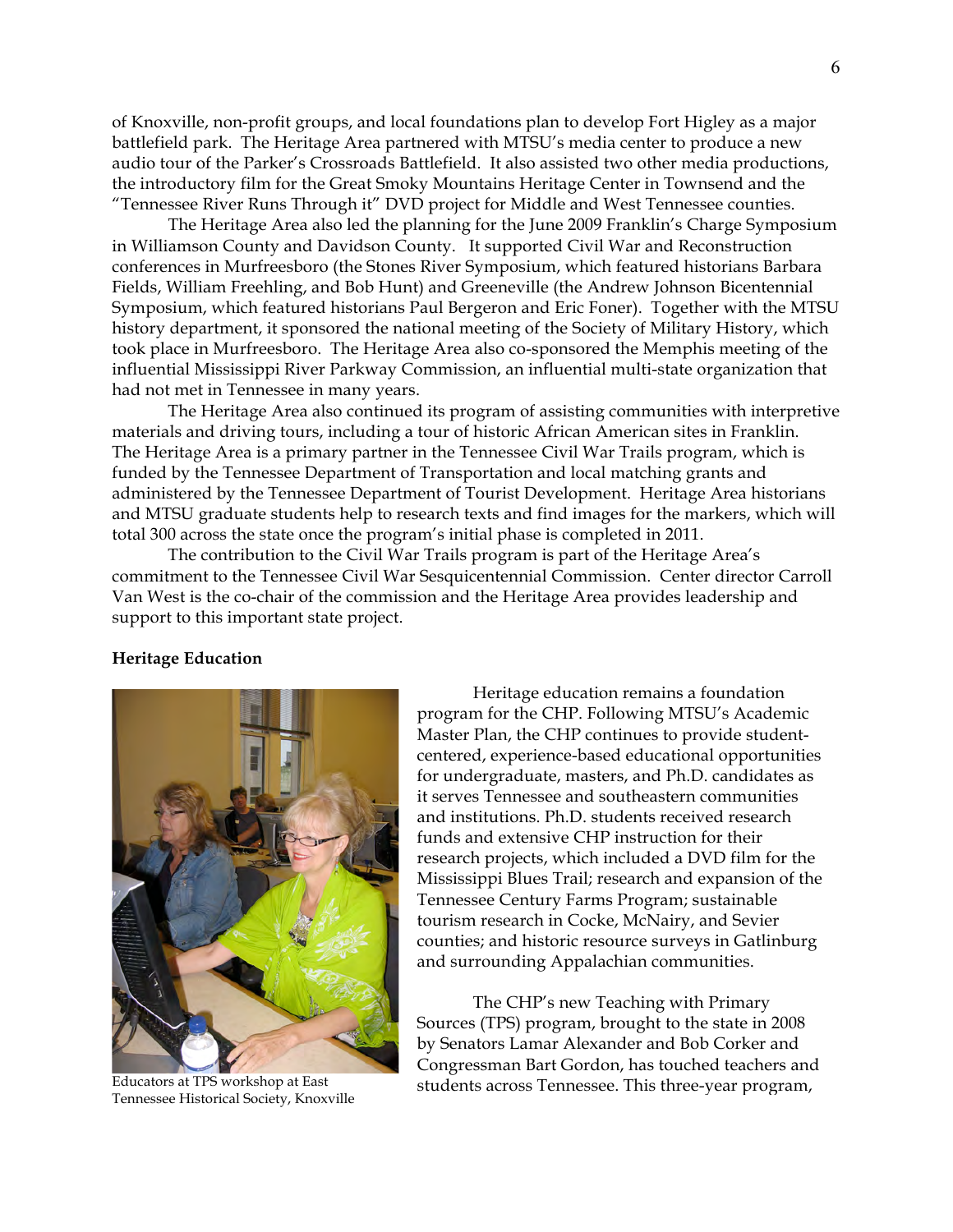funded at \$600,000 for three years, is an important partnership with the Library of Congress. It emphasizes the development of critical thinking skills by using primary sources provided via the Internet from the vast collections of the Library of Congress. The program fits squarely into the CHP's mission of encouraging education from a wide variety of sources, from music to art to architecture to letters to diaries to newspapers to film.

 The Library has provided key training for Center staff involved with the project. Center director Carroll Van West serves on the Library's Teaching with Primary Sources Advisory Committee. CHP Research Professor Stacey Graham has crisscrossed the state, providing workshops and training from Blountville to Memphis. Graham has built in-state support from partners such as National History Day, administered by the Tennessee Historical Society, and the education programs of the East Tennessee Historical Society in Knoxville. She also has worked with MTSU's educational technology center to produce two one-hour video productions on Teaching with Primary Sources that have been viewed by classrooms in Tennessee and Alabama. The program has launched its own website (www.mtsu.edu/tps) and provides a monthly online newsletter for educators.

The Heritage Center of Murfreesboro and Rutherford County—a partnership between the Tennessee Civil War National Heritage Area, Main Street Murfreesboro, MTSU, the City of Murfreesboro, and Rutherford County Government—continues to be a key laboratory for heritage education training and programming. MTSU undergraduate and graduate students provide all sorts of interpretive and education experiences for residents, classrooms, and visitors. The Heritage Center's Community Heritage Lecture Series gives graduate students a chance to educate and interact with local residents about their research projects.

In all of its activities, the Center consistently looks for opportunities to bring neglected topics, stories, and places to greater attention. Its **Heritage Diversity** program continues to focus on the Rural African-American Church Survey Project. Now in its twelfth year, the survey includes over 500 historic African-American churches. In Spring 2009, the Center director spoke at the dedication of a state historical marker celebrating the past of one of these special properties, Wilson County's Williamson Chapel C.M.E. Church, which the Center had earlier listed in the National Register of Historic Places.



State Senator Mae Beavers, State Representatives Stratton Bone and Susan Lynn, and Linda Wynn of the Tennessee Historical Commission join community members to celebrate the marker dedication for Williamson Chapel C. M. E. Church at Needmore, Tennessee.

With historic African American schools, the CHP helped to develop a successful Lowe's Foundation grant for the restoration of the Cairo Rosenwald School in Sumner County. Then in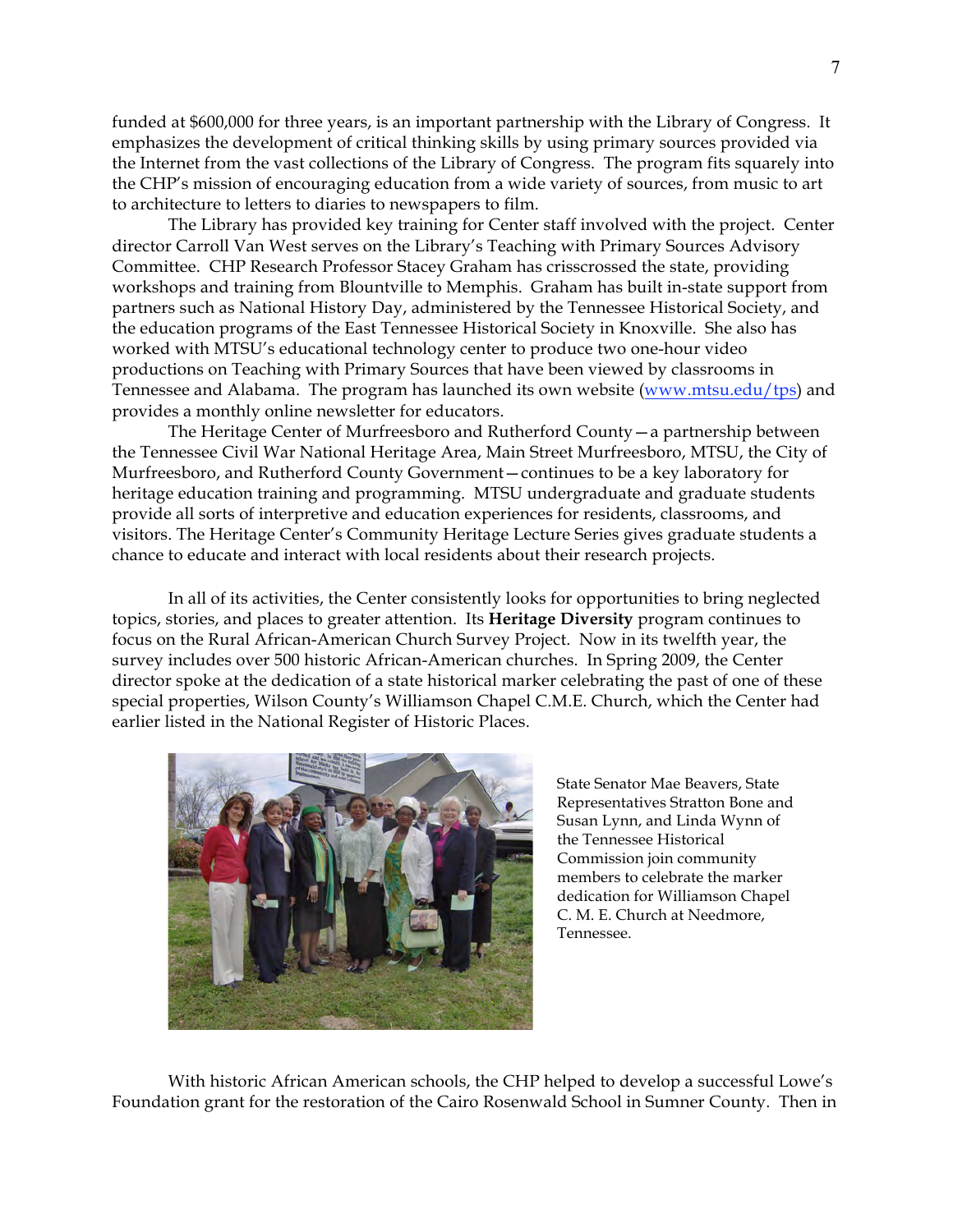the spring of 2009, CHP graduate students got a "hands-on" lesson in restoration by working on the school, in partnership with the Tennessee Preservation Trust.



Paul Hoffman, Katie Merzbacher, Catherine Hawkins and Amanda Hall at Cairo Rosenwald School

Center faculty, staff, and graduate students also developed a survey and assessment of Cocke County's African American heritage resources. The report focused on various heritage development alternatives for the Tanner Rosenwald School. Local Clay County residents and officials from the U.S. Department of Agriculture used a similar CHP heritage development report to secure a Lowe's Foundation grant and federal funds for the restoration of the Free Hill Rosenwald School near Celina.

 A major CHP initiative in the winter and spring of 2009 led to the publication of "Your Passport to Explore Cherokee Heritage," a driving tour of key heritage properties in Bradley County. Working with multiple local and regional partners, the CHP helped to prepare the text and contributed to the design and printing of the brochure, which was distributed to thousands who attended the Cherokee Council meeting in Bradley County in April.

 Through public programs such as the 2008 Stones River Symposium, the Heritage Area continued to emphasize stories of emancipation and Reconstruction. Its "Free at Last: Emancipation in Tennessee" exhibit continued to tour the state, with an extended stay at the Green McAdoo Cultural Center in Clinton. The Heritage Area also continued to assist the development of the Matt Gardner House museum in Elkton. MTSU students worked on other projects, such as the historic Townsend School in Winchester, while Center staff and graduate students conducted assessments of historic African American cemeteries in Franklin, Knoxville, and Jefferson counties.

 The Center also sponsored the first Tennessee visit by Tanya Bowers, Director of Diversity for the National Trust for Historic Preservation. Bowers spoke at the annual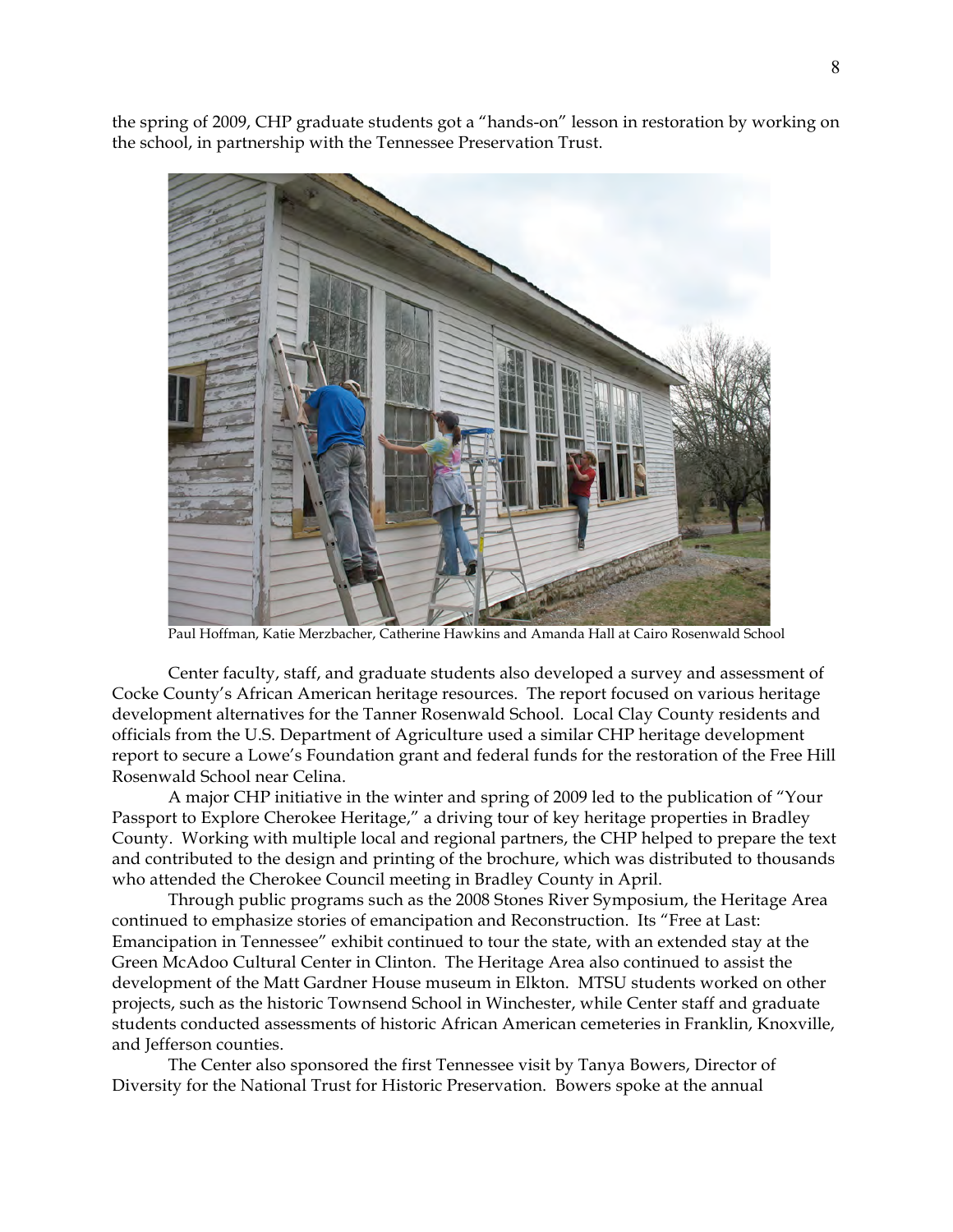Tennessee Preservation Trust meeting in Murfreesboro and later toured the historic Cemetery community of Rutherford County.

 Creating and supporting **Research Databases** and other online information tools continue to grow as important Center initiatives. In partnership with the Tennessee Historical Society and the University of Tennessee Press, the CHP continues expansion of the online edition of the *Tennessee Encyclopedia of History and Culture*. This invaluable scholarly and education resource has received a total of 11 million hits since it went public over five years ago. The CHP continues as the editorial center for the *Tennessee Historical Quarterly*, the only quarterly professional journal for state and southern history. The Center also continues to expand its electronic publications through its website, the Tennessee Civil War National Heritage Area website, the Heritage Education Network, an Iron Furnace Trail website, the Teaching with Primary Sources in Tennessee website, and the Tennessee Century Farms website.

 Keeping its commitment to student-centered learning, the Center maintains ties with a large, diverse, and accomplished network of alumni through a monthly electronic newsletter from the director, an annual MTSU reception at the National Trust for Historic Preservation conference, and the Center's twice-yearly newsletter. The Center also produces the Tennessee Century Farm newsletter and the quarterly Tennessee Civil War Heritage Area Newsletter, which reaches a statewide and national audience. In keeping to its sustainable tourism goals, the Heritage Area took its newsletter to an all-electronic distribution in the summer of 2009.

 The Center is working with Nashville-based partners and state agencies to help plan the National Trust for Historic Preservation's National Preservation Conference, which comes to Nashville in October 2009. This date coincides with the date of the CHP's 25th anniversary. The Center is hosting several events, workshops, and sessions during the meeting. It will be an outstanding opportunity for Tennessee residents to learn about best practices in historic preservation, as well as a showcase for the value and success of historic preservation in Tennessee. The Center has served as the coordinator of the Tennessee Scholarship program, assuring a wide variety of citizens can attend and learn from the conference.

 With a major new book publication, the Center further expanded its national reputation in **Research and Publications**. *Barns of Tennessee*, written by the Center's Caneta S. Hankins and Michael T. Gavin, is a major achievement. This comprehensive look at the barn types of Tennessee, as well as a history of the significance of this disappearing element of our rural landscape, will be a valuable reference book for years.

 The Center director continues to serve as senior editor for the two primary statewide history publications, the *Tennessee Historical Quarterly* and the online *Tennessee Encyclopedia of History and Culture*. The Heritage Area historian continues editing publications and books reviews for the Southern Association of Women Historians. The Center's record for articles and chapters published in peer-reviewed books and journals, as well as its number of papers and workshops at national professional meetings, contributes to the research culture at MTSU.

 The Center's role in providing **Academic Support** to the goals of MTSU focuses on support for the university's nationally recognized programs in historic preservation and public history. The CHP and its major nationally associated programs, the National Park Service's Tennessee Civil War National Heritage Area and the Library of Congress's Teaching with Primary Sources, provide students with professional supervision and expert instruction, as well as resources including reference materials, computer equipment and software, and office space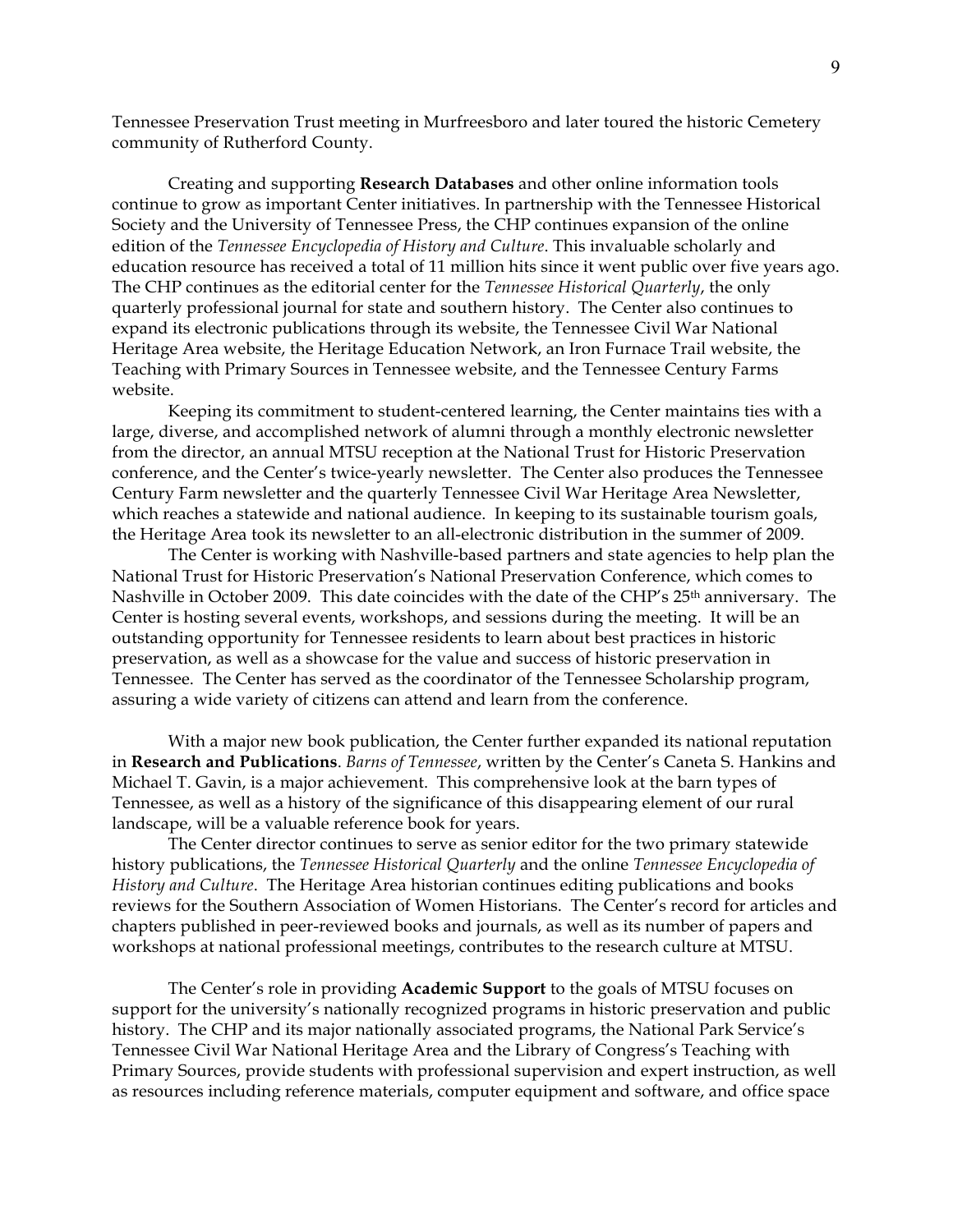to enable them to successfully complete assigned projects and their own research efficiently and on schedule. The laboratory created by the Heritage Center of Murfreesboro and Rutherford County gives students opportunities to have "real-world" learning experiences in developing museum exhibit designs, exhibitions, interpretive tours, and heritage education materials.

 The Center prides itself in creating a research culture that involves faculty, staff, undergraduates from multiple disciplines, and Master's and Ph. D. students in public history and leisure and recreation. The synergy between research, education, and public service equips students to compete well in positions across the nation.

The Center director also directed to completion the Ph.D. degrees of Steven Hoskins and Edward Salo, the second and third graduates of this new degree program. The Center provided financial aid and research assistance to five additional Ph.D. students in the past year.

 The CHP director taught three graduate classes in the MTSU Public History Program: American Architectural Survey, Seminar in Historic Preservation, and the Essentials of Historic Preservation and Cultural Resource Management. He also served on multiple Ph.D. and M.A. committees. The Heritage Area historian also has been involved with the training and professional residency of two doctoral students in 2008-2009. The CHP research professor also taught an upper division class in medieval history and a survey class in world history.

#### **Faculty and Staff of the Center for Historic Preservation, 2008-2009**

Director: Dr. Carroll Van West Assistant Director: Caneta S. Hankins Research Professor: Dr. Stacey R. Graham Heritage Area Manager: Laura S. Holder Center Services Manager: Anne-Leslie Owens Heritage Area Preservation Specialist: Michael T. Gavin Fieldwork Coordinator: Elizabeth H. Moore Heritage Area Historian: Dr. Antoinette G. van Zelm Heritage Center Coordinator: Jennifer Butt Executive Aide: Cindy Duke Secretary 2: Ann Hendrix

#### **Ph. D. Graduate Assistants**

Heather Bailey, Kevin Cason, Brian Dempsey, Spurgeon King, Susan Knowles

#### **M.A. Graduate Assistants**

Megan Akerstrom, Catherine Hawkins, Paul Hoffman, Jason McClanahan, Katie Merzbacher, Ashleigh Oatts, Lauren Pate

#### **Undergraduate Assistants/Volunteers**

Sara Beth Gideon, Mary Moore, Christina Runkel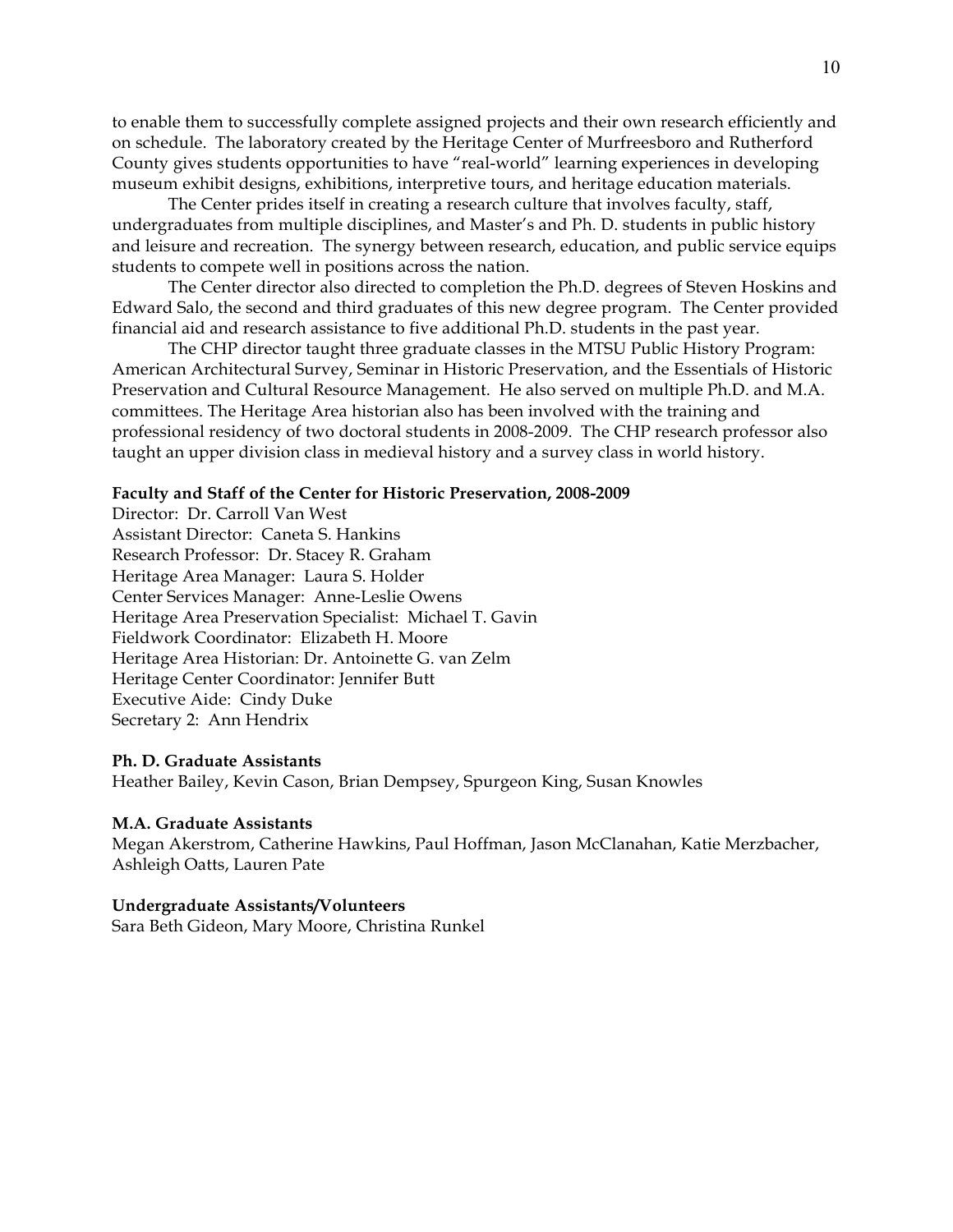# **Center for Historic Preservation Benchmarks, 2008-2009**

#### **Peer-Reviewed Books, Articles, Chapters, Reviews**

- Hankins, Caneta S., and Michael T. Gavin. *Barns of Tennessee.* Virginia Beach, VA: Donning Co./Tennessee Rural Electric Cooperative, 2009.
- Hankins, Caneta S. Book Review: *Mule South to Tractor South*. By George B. Ellenberg. (Tuscaloosa: University of Alabama Press, 2007). *Tennessee Historical Quarterly*, 67 (Fall 2008): 265-266.
- Owens, Anne-Leslie. "Beth Salem Presbyterian Church." *Tennessee Encyclopedia of History and Culture* online edition. Knoxville: University of Tennessee Press, 2008.
- van Zelm, Antoinette G. Book Review: *When This Evil War is Over: The Civil War Correspondence of the Francis Family*. Edited by James P. Pate. (Tuscaloosa: University Press of Alabama, 2006). *Tennessee Historical Quarterly* 67 (Summer 2008): 165-166.
- West, Carroll Van. "The Pit and the Stack." *Coming Home: The Historic Built Environment and Landscapes of Butte and Anaconda, Montana*. Helena: Drumlummon Institute, 2009. pp. 21- 27.
- West, Carroll Van. " Creating an Irrigator's Reclamation Service." *The Bureau of Reclamation: History Essays from the Centennial Symposium*. Washington, D.C.: Department of Interior, 2008. pp. 315-333.

# **Major Research Reports, National Register Nominations, Exhibits**

- Gavin, Michael Thomas. *Physical Condition Assessment of Devil's Step Hollow House, Cumberland County.* Murfreesboro: MTSU Center for Historic Preservation, December 2008.
- Gavin, Michael T., Stacey R. Graham, and Carroll Van West. "The Civil War in McMinnville." Tennessee Civil War National Heritage Area exhibit. McMinnville, Tennessee, July 2008.
- Gavin, Michael Thomas. *Physical Condition Assessment and Restoration Recommendations For Ridley's Landing Cabin.* Murfreesboro: MTSU Center for Historic Preservation, April 2009.
- Graham, Stacey R. and Ashleigh Oatts, editors. Teaching with Primary Sources across Tennessee Web site (http://www.mtsu.edu/tps). Murfreesboro: Center for Historic Preservation, 2008-2009.
- Hankins, Caneta S. "McDonald Craig: Music and Memories on the McDonald Craig Farm," *Stories of Tennessee's Century Farms.* Produced in cooperation with MTSU Audio -Visual Services, October 2008.
- Hankins, Caneta S. and Kevin Cason. *From Settlement to Statehood: Tennessee's Pioneer Century Farms*. Tennessee Department of Agriculture and MTSU Center for Historic Preservation, October 2008.
- Holder, Laura S. "Courage, Faith, Commitment: Franklin's African American Heritage Tour." Franklin, TN: Historic Carnton Plantation, 2009.
- Holder, Laura S., Rachael Finch and Liz Smith. Thompson's Station Civil War Battlefield Park Plan. Thompson's Station, TN: Tennessee Civil War National Heritage Area, 2009.
- Moore, Elizabeth, Tara Mielnik, and Katherine Merzbacher. "Centennial Park, Davidson County, Tennessee." National Register of Historic Places Nomination Form, Tennessee Historical Commission, Nashville, July 2008.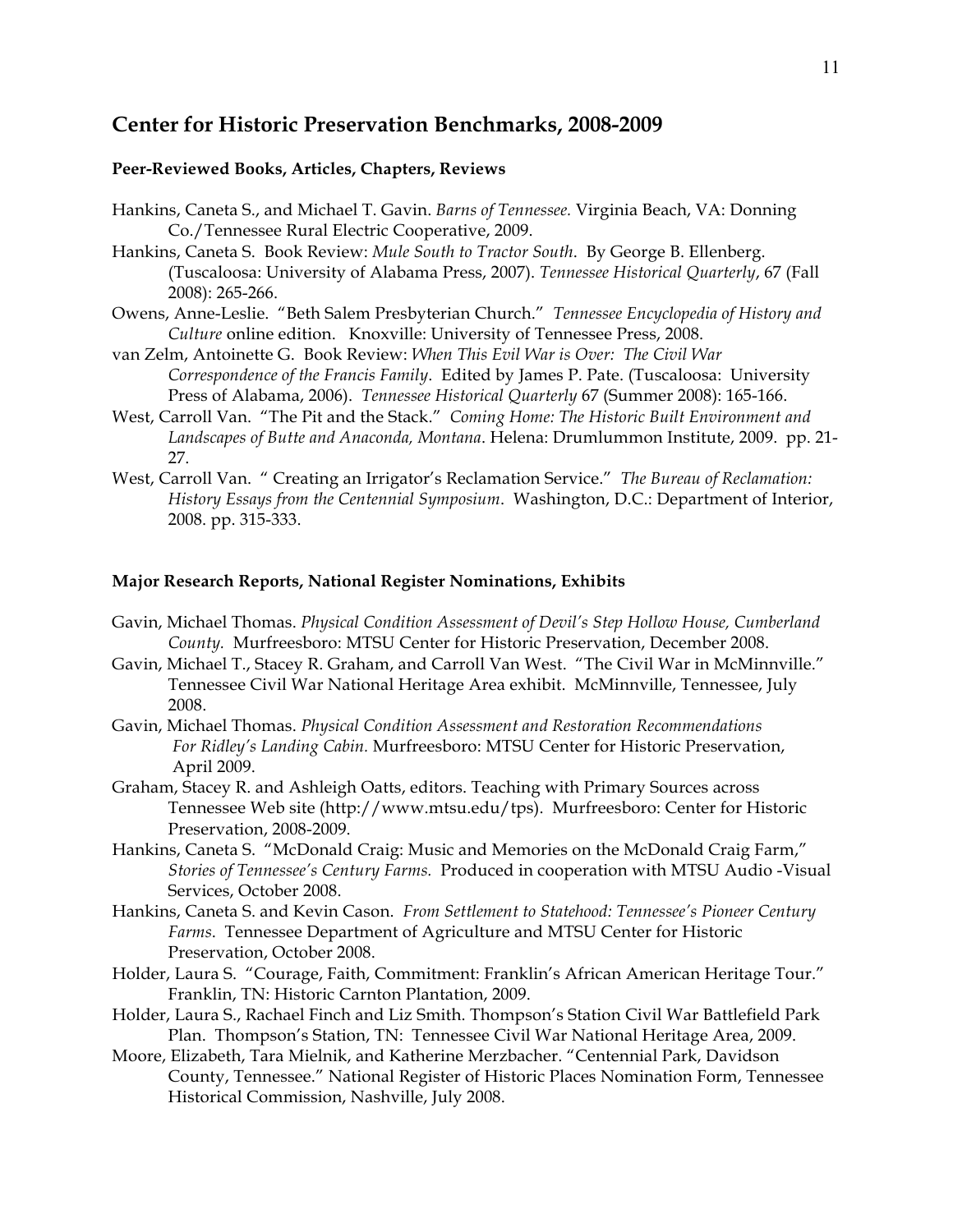- Moore, Elizabeth, Paul Hoffman, and Katherine Merzbacher. "Abston Garage, Roane County, Tennessee." National Register of Historic Places Nomination Form, Tennessee Historical Commission, Nashville, March 2009.
- Moore, Elizabeth, Paul Hoffman, and Katherine Merzbacher. *Preservation Needs Report for the Abston Building, Oliver Springs, TN.* Oliver Springs: Oliver Springs Historical Society, July 2008.
- Moore, Elizabeth, Heather Bailey, Amanda Hall, Paul Hoffman, Katherine Looney, Katherine Merzbacher, and Carroll Van West. *A Legacy to Be Preserved and Celebrated: African American Heritage Resources in Cocke County, Tennessee*. Newport: Tanner Cultural Center, December 2008.
- Moore, Elizabeth, and Spurgeon King. *Design Guidelines for Shelbyville Historic Districts and Individual Landmarks.* Shelbyville: Shelbyville Historic Zoning Commission, September 2008.
- van Zelm, Antoinette G. Editor, "The SAWH Mentoring Toolkit." (http://www.hnet.org/~sawh/Toolkit/).
- West, Carroll Van, Elizabeth Moore, and Julie Lenger, contributors. *The University of Tennessee Campus Heritage Plan.* Knoxville: University of Tennessee, February 2009.
- West, Carroll Van, Elizabeth Moore, Catherine Hawkins, and Tyler Sanderlin. *The Heritage Center of Grundy County: Recommendations for Future Development.* Tracy City: Partners of the Heritage Center of Grundy County, May 2009.
- West, Carroll Van, Rachael Finch, and Gregory Morris. *Explore Our History, Travel Our Past, Ride Our Future: A Heritage Development Plan for the Cowan Railroad Museum*. Cowan: Cowan Railroad Museum, May 2009.
- West, Carroll Van, and Susan Knowles. "Historic and Architectural Resources of Gatlinburg, Sevier County, Tennessee." National Register of Historic Places Multiple Property Nomination Form, Tennessee Historical Commission, Nashville, September 2008.
- West, Carroll Van. "Historic and Architectural Resources associated with U.S. Public Health Service Syphilis Experiment, Macon County, Alabama, 1933-1974." National Register of Historic Places Multiple Property Nomination Form, Alabama Historical Commission, June 2009.
- West, Carroll Van. "Heritage Development Opportunities at Brushy Mountain State Prison, Morgan County, Tennessee." Prepared for Morgan County Executive, April 2009.
- West, Carroll Van, Megan Akerstrom, and Caneta Hankins. "A History of the Murfreesboro Electric Department, 1939-1979." Murfreesboro: MED and MTSU, 2009.
- West, Carroll Van, Elizabeth Moore, and Kelsey Johnson." Preliminary Research Report on Townsend Rosenwald School, Winchester, Franklin County, Tennessee." May 2009.
- West, Carroll Van, and Caneta Hankins. "Interpretive Script for Audio Tour of Parker's Crossroads Civil War Battlefield." Parker's Crossroads Battefield Association, June 2009.

# **Professional Presentations and Workshops**

- Gavin, Michael Thomas. "Tennessee Civil War Trails Program." Tennessee Preservation Trust Statewide Preservation Conference. Murfreesboro, Tennessee, 17 April 2009.
- Graham, Stacey R. "Baseball Primary Sources at the Library of Congress: An Online Demonstration." Middle Tennessee State University Baseball in Literature and Culture annual conference. Murfreesboro, Tennessee, March 2009.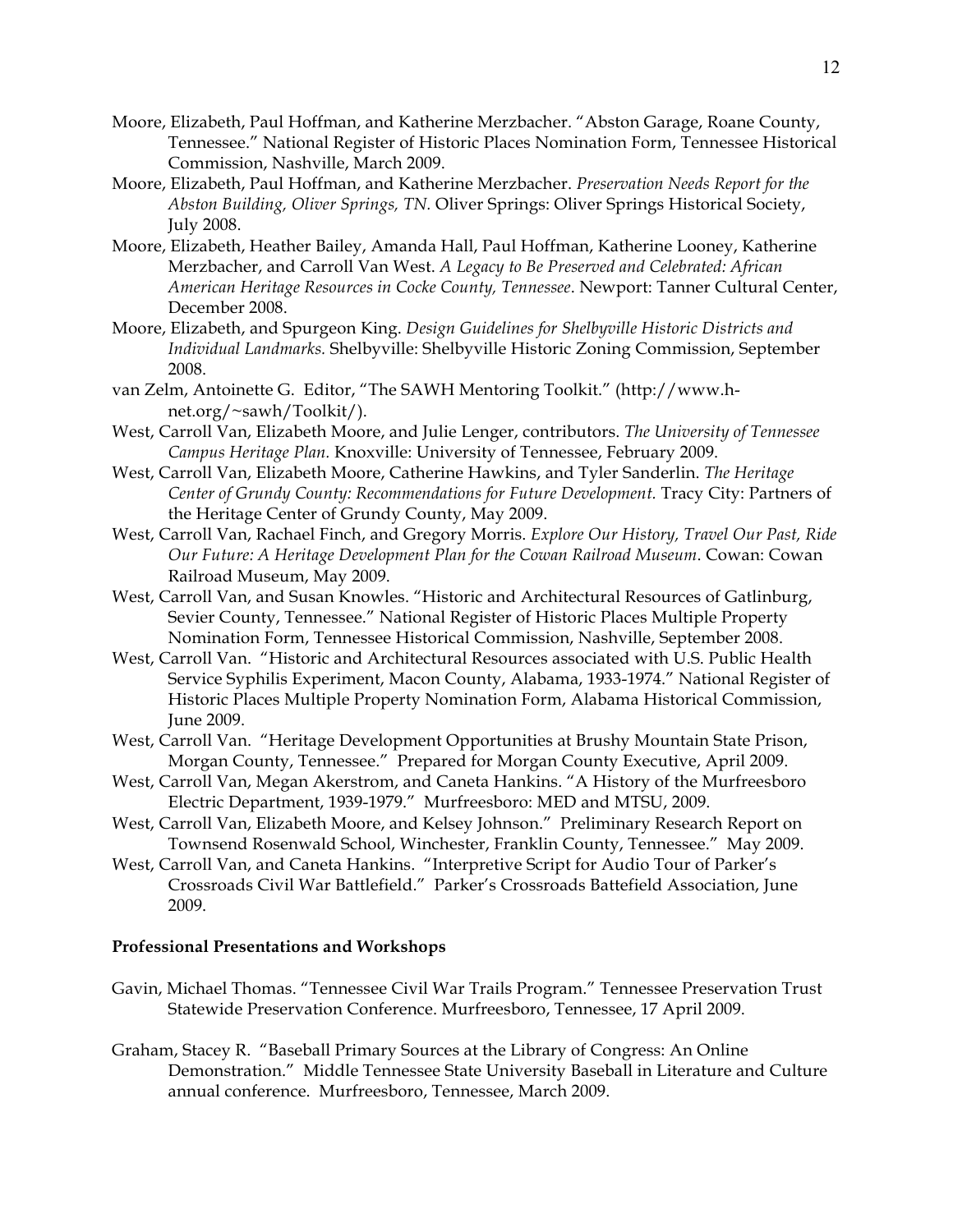- Graham, Stacey R., and Michelle Fry (Loyola University). "Library of Congress' Teaching with Primary Sources." Annual Middle Tennessee State University Instructional Technology Conference. Murfreesboro, Tennessee, March 2009.
- Graham, Stacey R. "A Treasure Trove of Primary Sources: The Library of Congress Teaching with Primary Sources Program." Tennessee Conference of History Educators annual conference. Murfreesboro, Tennessee, October 2008.
- Graham, Stacey R. "Bringing Students into Direct Contact with the Past: Teaching with Primary Sources across Tennessee." Tennessee Association of School Librarians annual conference. Franklin, Tennessee, November 2008.
- Graham, Stacey R. "Primary Sources in the Sciences: The Library of Congress Teaching with Primary Sources Program." Tennessee Science Teachers Association annual conference. Nashville, Tennessee, November 2008.
- Graham, Stacey R., and Ashleigh E. Oatts. "Engaged, Excited, Empowered: The Library of Congress Teaching with Primary Sources Program." Tennessee Council for Social Studies annual conference. Knoxville, Tennessee, March 2009.
- Hankins, Caneta S. "*Tennessee Century Farms Program*." *Your Farm Keeping it Profitable, Keeping It In the Family*. Sponsored by United States Department of Agriculture and University of Tennessee Extension Service, Jackson, Knoxville, and Nashville, August 2008.
- Hankins, Caneta S. "Tennessee's Pioneer Century Farms." Tennessee Farmland Legacy Conference, Dickson, October 2008.
- Hankins, Caneta S. and Antoinette van Zelm. "African American Sites in Rutherford County: Group Tour." Tennessee Preservation Trust Conference, Murfreesboro, April 2009.
- Moore, Elizabeth. "Oak Ridge, Tennessee, Mid-Century Modernism in the South," *The Many Meanings of Modernism: Architecture in the New South*. Southeast Society of Architectural Historians Annual Conference. Greensboro, North Carolina, October 2008.
- West, Carroll Van. "Battlefield Preservation for the Great Sioux War." Sheridan Heritage Center and Museum, Sheridan, Wyoming, September 2008.
- West, Carroll Van. "Sustainability as a Challenge and Opportunity for Tennessee's Gateway Communities." Walters State Community College Sustainability Forum, Sevierville, Tennessee, January 2009.
- West, Carroll Van. "The Civil War Sesquicentennial and the Role of Public Historians." National Council of Public History Annual Meeting, Providence, Rhode Island, March 2009.
- West, Carroll Van. "National Heritage Areas and Public History: Roundtable Discussion." National Council of Public History Annual Meeting, Providence, Rhode Island, March 2009.
- West, Carroll Van. "Issues of Sustainable Tourism in Middle Tennessee." Sustainable Tourism Workshop. Sponsored by the Tennessee Departments of Tourist Development and Environment and Conservation, Franklin, Tennessee, April 2009.
- West, Carroll Van. "The Significance of Tennessee's Mississippi River Corridor." Mississippi River Parkway Commission Meeting, Memphis, Tennessee, April 2009.
- West, Carroll Van. "Places of Conscience and Historical Interpretation." Public History Scholars Forum, Rutherford County Courthouse, May 2009.
- van Zelm, Antoinette G. "The Power of Witnessing and Testifying: Female Citizenship in Postwar Tennessee." SAWH Conference Panel: Post Bellum African American Citizenship and Resistance. Columbia, South Carolina, June 2009.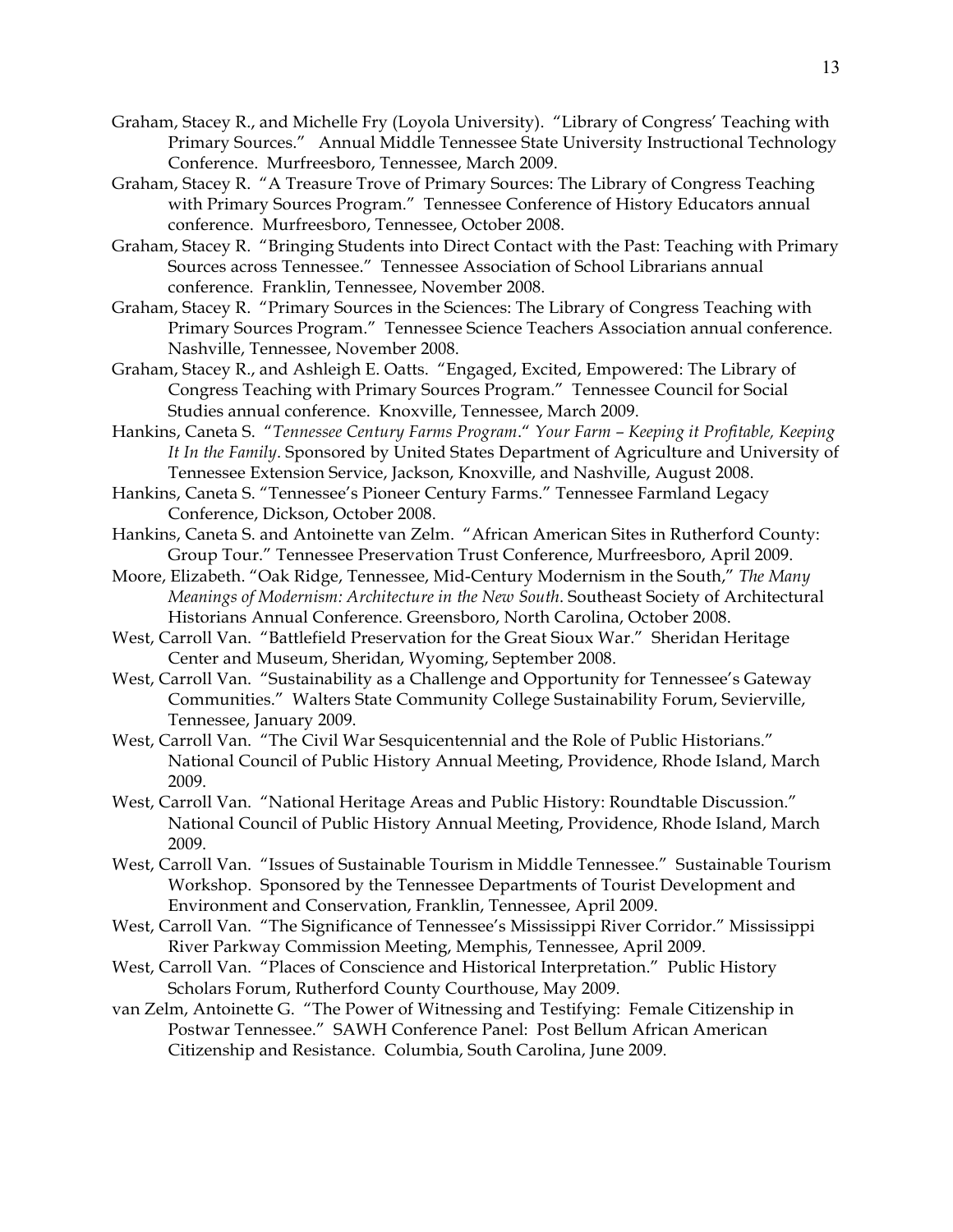van Zelm, Antoinette G. "SAWH Conference Workshop: Historical Markers and Sites: Gaining Official Recognition for Women's History Sites. Columbia, South Carolina, June 2009.

## **Teacher Curricula and Workshops**

- Graham, Stacey R. "Teaching with Primary Sources: Bringing Students into Direct Contact with the Past." Metropolitan Nashville Public Schools Social Studies teacher in-service event. Nashville, Tennessee, August 2008.
- Graham, Stacey R. "Engaged, Excited, Empowered: Teaching with Primary Sources." Teaching American History workshop, Given in Townsend, Tennessee, September 2008; Gallatin, Tennessee, October 2008; and Blountville, Tennessee, October 2008.
- Graham, Stacey R., and Ashleigh E. Oatts. "Engaged, Excited, Empowered: The Library of Congress Teaching with Primary Sources Program." University of Tennessee, Knoxville, Social Studies teacher workshop. Knoxville, Tennessee, March 2009.
- Graham, Stacey R. "Engaging Students with Online Primary Sources from the Library of Congress." Tennessee History Day state competitions teacher workshop. Nashville, Tennessee, April 2009.
- Graham, Stacey R. "Navigating the Library of Congress Web Site" and "Creating Primary Source-Driven Lesson Plans." East Tennessee Historical Society teacher workshop. Knoxville, Tennessee, June 2009.
- Graham, Stacey R. "Engaged, Excited, and Empowered: Teaching with Primary Sources." Middle Tennessee State University, Instructional Technology Support Center Webcast. Murfreesboro, Tennessee, December 2008.
- Graham, Stacey R., and Mark A. Jackson. "Teaching with American Folk Music: The Library of Congress Teaching with Primary Sources Program." Middle Tennessee State University, Instructional Technology Support Center Webcast. Murfreesboro, Tennessee, March 2009.
- Graham, Stacey R., van Zelm, Antoinette G., and Melissa A. Zimmerman. *Franklin's Charge: Franklin to Nashville: The Last Days of the Army of Tennessee, Workshop for Educators: Reproducible Activities*. Murfreesboro: Tennessee Civil War National Heritage Area, 2009.
- Hankins, Caneta S. *Teaching with Primary Sources*. Anderson County Teacher Workshop, Clinton, February 2009.
- Hankins, Caneta S. Docent Training Workshop. Halbrook Hotel/Clement Museum, Dickson, May 2009.
- Graham, Stacey R., and Antoinette G. van Zelm. "Workshop for Educators." Franklin's Charge Symposium: Franklin to Nashville: The Last Days of the Army of Tennessee. Franklin, Tennessee, June 2009.

#### **Professional Recognition**

#### Hankins, Caneta S.

Tennessee Century Farms Program Coordinating Committee: Chair.

- Rogana Project Reviewer, National Trust of Northern Ireland, Ulster-American Folk Park, Ireland.
- Tennessee Farmland Legacy Committee, Advisor.